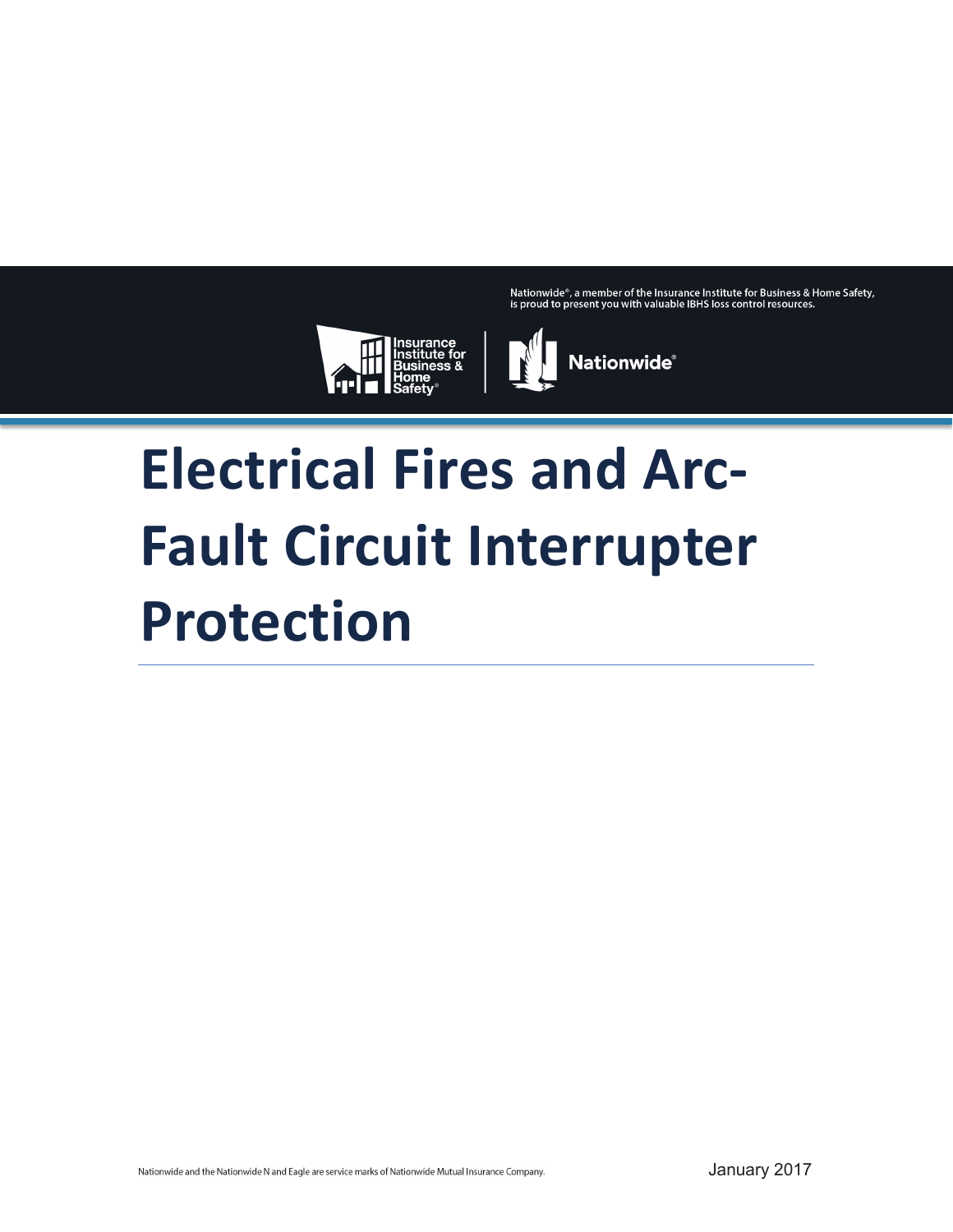## **Electrical Fires and Arc-Fault Circuit Interrupter Protection**

Protective devices such as circuit breakers (and fuses before them) have long been used in nearly all homes to reduce the risk of electric fires. These devices protect against excessive current, which can cause overheating and damage to the electrical circuit itself, potentially resulting in fire or explosion. Circuit breakers and fuses are designed to interrupt the current flow when it exceeds the limit the circuit was designed for. However, they do not address another common cause of electric circuit fires—those caused by arcing or leakage of electrical currents (i.e., exposure of electrical currents to air) in a circuit that is energized.<sup>1</sup> It is estimated that at least 65% of the almost 50,000 annual home fires result from these arc faults (Hall, 2013) that can reach temperatures of several thousand degrees Celsius and present a serious fire hazard.

#### **What are Arc Faults?**

Common causes of arc faults include:

- Loose connections in outlets, switches and wires in fixtures such as ceiling fans and lights
- Frayed or damaged electrical cords due to impacts, pressure from residing under furniture, or age and normal wear and tear
- Damage to wiring insulation—e.g., damage by nails or screws driven through walls
- Spillage of liquids

#### **Protective Benefits of Arc-Fault Circuit Interrupters**

Arc-fault circuit interrupters (AFCIs) are electronic devices designed to detect dangerous arc faults that occur at currents below levels that would trip an ordinary circuit breaker. The precise methods for detecting arc faults differ across manufacturers and devices, but generally speaking, AFCIs continually monitor the current and voltage wave forms in an electrical circuit and interrupt (cut off power to the circuit) if these wave forms have characteristics indicative of dangerous arcing. In addition to detecting problems in electrical wiring and connections, AFCIs can also detect and protect against arcing in connected cords and appliances.

<sup>1</sup>Arcing conditions sometimes result in excessive current through the circuit, the type of condition standard circuit breakers are designed to respond to and protect against. However, in many situations, the high temperatures produced by arc faults can occur without drawing excessive current. In the absence of excess current, standard circuit breakers cannot protect against such arc faults, which they were not designed to detect.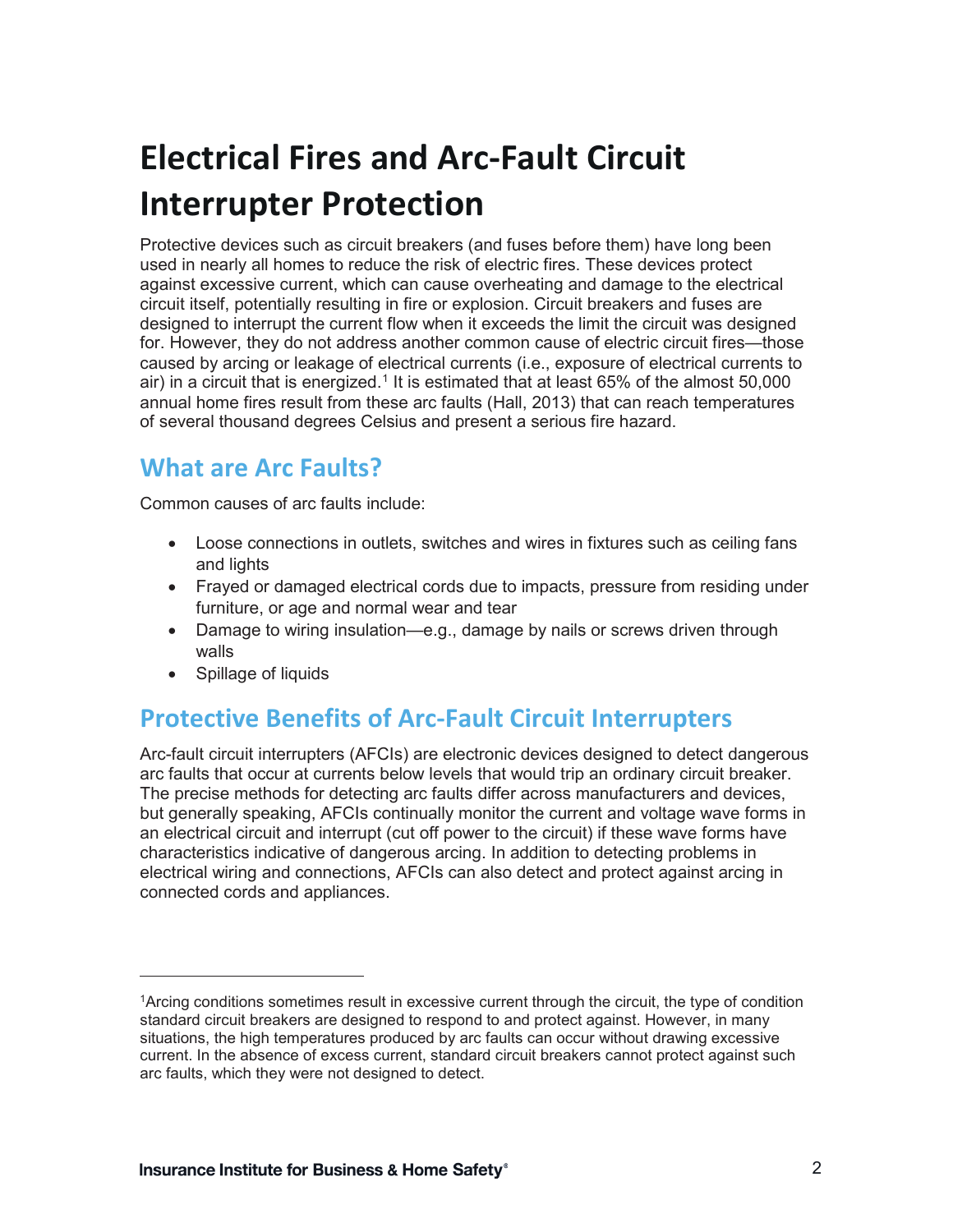## **Arc-Fault Circuit Interrupters and the National Electrical Code®(NEC)**

The fire risk associated with arc faults has long been recognized. Research in the development of AFCIs took on greater urgency in the 1980s and 1990s in response to growing concern about electrical fires by the Consumer Product Safety Commission (CPSC). The goal was to develop a device that went beyond standard circuit breakers to detect and respond quickly to arc faults before they ignited, while at the same time minimizing nuisance tripping. In 1997, the first AFCIs that could detect and respond to different types of arcing conditions became commercially available. AFCIs were first included in the 1999 NEC<sup>2</sup> with a delayed adoption until 2002 in order to permit a transition period to accommodate the new requirement (Domitrovich & Lippert, 2013). In 1999, Underwriters Laboratories (UL) finalized UL 1699 Standard for Arc-Fault Circuit Interrupters which provides a standard for testing and listing approved AFCIs (Siemens Industry Inc., 2012).

The NEC requirements have evolved and expanded over time. Initially the NEC required protection of 120 volt, 15- and 20-ampere branch circuits that supplied outlets in bedrooms in new construction. Subsequent editions of the NEC have extended these requirements to include AFCI protection for branch circuits in kitchens, family rooms, dining rooms, living rooms, bedrooms, parlors, libraries, dens, sunrooms, recreation rooms, closets, hallways and laundry areas. (Outlets in bathrooms, garages, unfinished basements and outdoors are not required to be AFCI-protected.) Recognizing that electrical fires could also occur in existing dwellings, the NEC also requires AFCI protection where branch circuit wiring in an existing home is modified, replaced or extended (National Fire Protection Agency, 2014).

The NEC provides for multiple methods of protecting branch circuits for arc-fault conditions, but the simplest method of protection (particularly in new construction) can be achieved by installing listed combination-type AFCI devices at the panel box at the origin of the branch circuits. This method of protection may also be preferred when a branch circuit in an existing home is modified. However, an alternative method of providing protection in modifications to existing circuits is to install a listed branch circuit– type AFCI in the first outlet of the circuit, which will provide protection for the outlet and the remaining downstream branch circuit wiring and power supply cords.

#### **Addressing Concerns about AFCIs**

Most jurisdictions adopting the NEC do so without modifying the provisions related to arc-fault protection. However, some states have faced occasional efforts to remove or modify the arc-fault protection requirements during their code adoption process. Two of

<sup>2</sup>The NEC (also known as NFPA 70) published by the National Fire Protection Association (NFPA) is the most widely adopted standard for the safe installation of electrical wiring and equipment in the United States.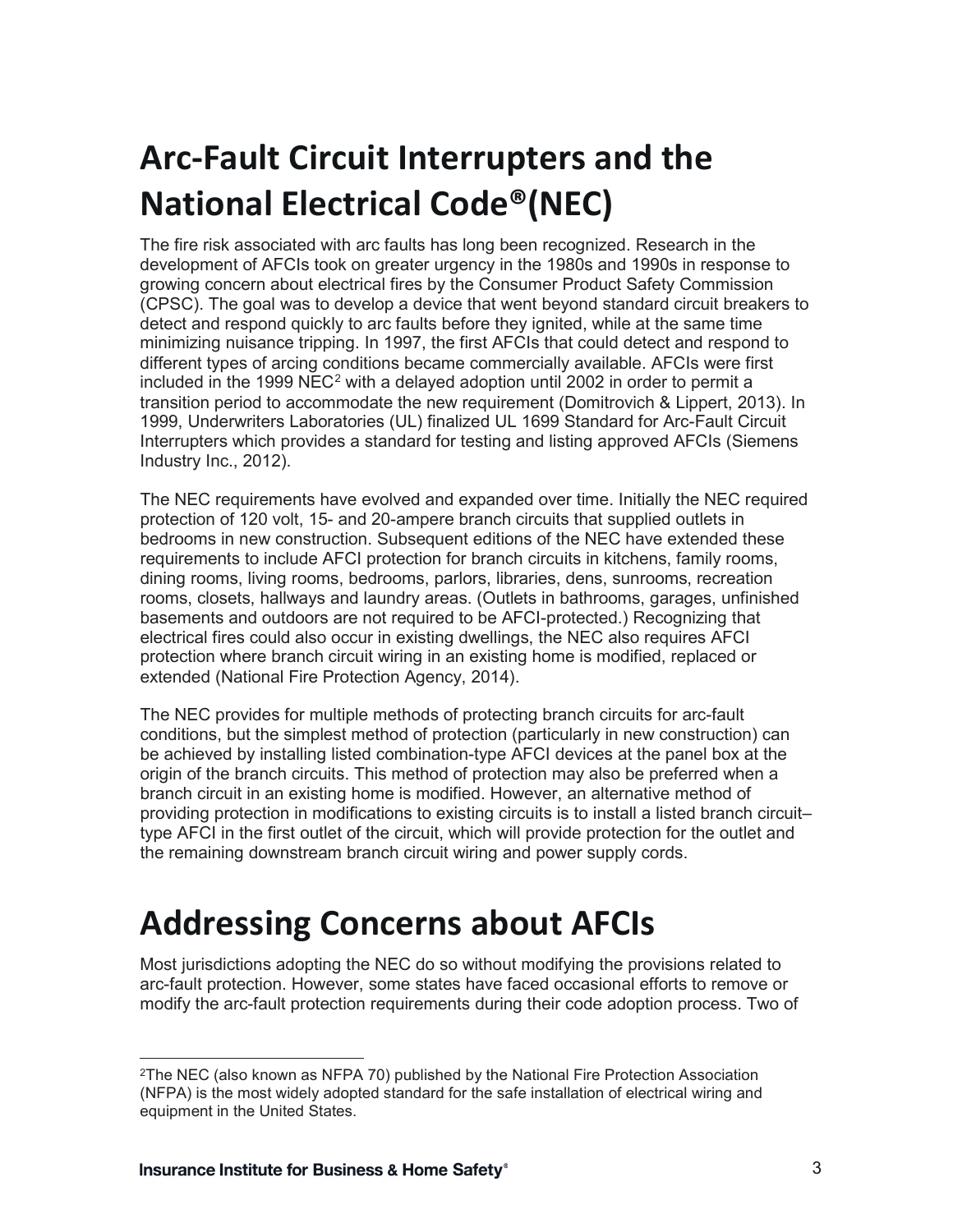the most commonly cited arguments against mandating AFCIs are the issues of nuisance tripping and the increased cost of AFCIs over standard circuit breakers.

On occasion, normal operating conditions can mimic arcing conditions that cause AFCIs to interrupt the current (trip) when dangerous conditions do not actually exist. This is referred to as nuisance tripping. Since they became commercially available in 1997, AFCI technology has evolved and improved, resulting in fewer incidences of nuisance tripping while expanding the dangerous conditions they protect against. And it is important to remember that what may be perceived as nuisance tripping may actually be a properly functioning AFCI accurately detecting and responding to dangerous arcing conditions that are not readily apparent.

One source of nuisance tripping may be in the way circuits have been wired by electricians. For example, the practice of having more than one electrical circuit share a neutral line or having crossed neutral lines will cause the ground fault detection function in an AFCI to interrupt the circuit. In such cases, the AFCIs are performing as intended. But the practice of having multiple circuits share a neutral line has recently been prohibited in the 2011 edition of the NEC. Consequently, this should not be a source of nuisance tripping in new homes with AFCIs going forward.

The incompatibility of certain electrical devices has also been cited as a cause of nuisance tripping. A typical home will have multiple electronic devices with different loads on a common circuit and the combination of devices in use can result in a variety or current wave forms flowing through the circuit under normal operating conditions. Additionally, some electronic devices will have operational or "safe arcing" as part of their normal operating conditions. Treadmills, televisions and fluorescent lights have been known to create wave forms that mimic those of dangerous arcing. AFCIs are designed to analyze a range of current wave forms flowing through a circuit and distinguish between those that represent dangerous arcing versus those that are present under normal operating conditions and do not pose a risk. The technology for doing so is not perfect. However, before AFCIs are listed by UL (under standard UL 1699) and make it to market, they are tested not only to ensure they respond quickly to dangerous arcing conditions, but also to make sure they do not respond to a variety of safe conditions that resemble dangerous arcing conditions (Underwriters Laboratories, 2006).

The other cited issue is cost. Standard circuit breakers sold in big-box hardware retailers cost between \$3.72 and \$4.56, while circuit breakers with arc-fault protection cost between \$37.97 and \$42.97. In a typical 2,500-square-foot home requiring 12 breakers, the difference in the cost of the two types of breakers could be between \$400 and \$470. According to the U.S. census, the median price of a new home in 2015 was \$271,300, so the cost of upgrading all of the circuit breakers to AFCIs represents a tiny fraction (about 0.15%) of the price of a typical new home. Safety advocates agree this is a small price to pay for the potential reduction in human and property losses that could be realized with the widespread use of AFCI protection.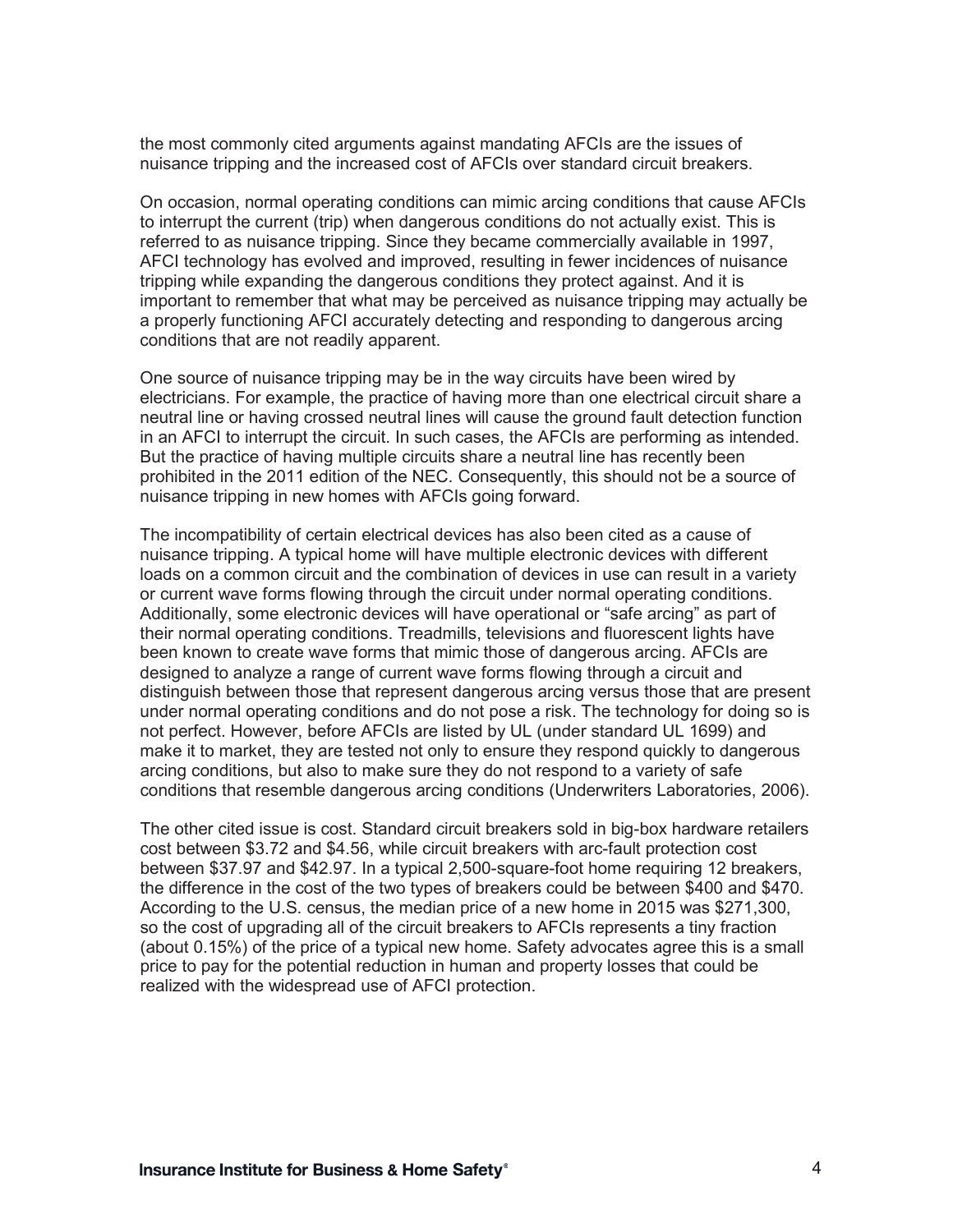## **Public and Private Organizations Endorse AFCI Technology**

Laboratory-tested AFCI devices have proven to be effective in detecting and isolating wiring problems that could lead to electrical fires and fatalities (Domitrovich & Lippert, 2013). The same NFPA study that estimated an average of nearly 50,000 electrical fires between 2007 and 2011 also estimated that these fires resulted in an annual average of 455 civilian deaths, 1,518 civilian injuries, and \$1.48 billion in direct property losses (Hall, 2013). The CPSC estimates 50% or more of these electrical fires could be prevented by the use of AFCI protection (Karels, 2003). Over their nearly 2 decades of commercial availability, AFCIs have gained the endorsement of many organizations.

- **Consumer Product Safety Commission (CPSC).** A letter to jurisdictions considering adopting the 2008 NEC stated, "The CPSC staff is a strong proponent of the implementation of AFCIs as a powerful tool in mitigating fires that originate in the electrical distribution system" (Trotta, 2008).
- **U.S. Fire Administration (USFA).** USFA literature highlights the value of AFCIs. "Arc fault circuit interrupters (AFCIs) shut off electricity when a dangerous situation occurs. Have a licensed electrician install them in your home" (U.S. Fire Administration, 2012).
- **National Association of State Fire Marshals (NASFM).** "The National Association State Fire Marshals (NASFM) strongly supports the broad adoption of AFCI technology through national, state, and local building codes. AFCIs are the most welcome addition to fire prevention in decades. AFCIs promise to save hundreds of lives every year," says NASFM President John C. Dean (Siemens Industry Inc., 2012).
- National Association of Home Inspectors (NAHI). "NAHI strongly encourages its members to educate all of their clients about the life- and property-saving benefits of AFCI technology, especially those clients considering the purchase of a home more than 20 years old," says Executive Director Mallory Anderson (Siemens Industry Inc., 2012).
- **Electrical Safety Foundation International (ESFI).** "ESFI urges that AFCI technology be installed in all new and existing housing to protect homes and families from fires caused by electrical arcing," observes ESFI President Brett Brenner (Siemens Industry Inc., 2012).
- **The Federal Emergency Management Agency (FEMA).** FEMA recommends installation of AFCIs as a mean of preventing electrical fires (National Fire Data Center, 2014).